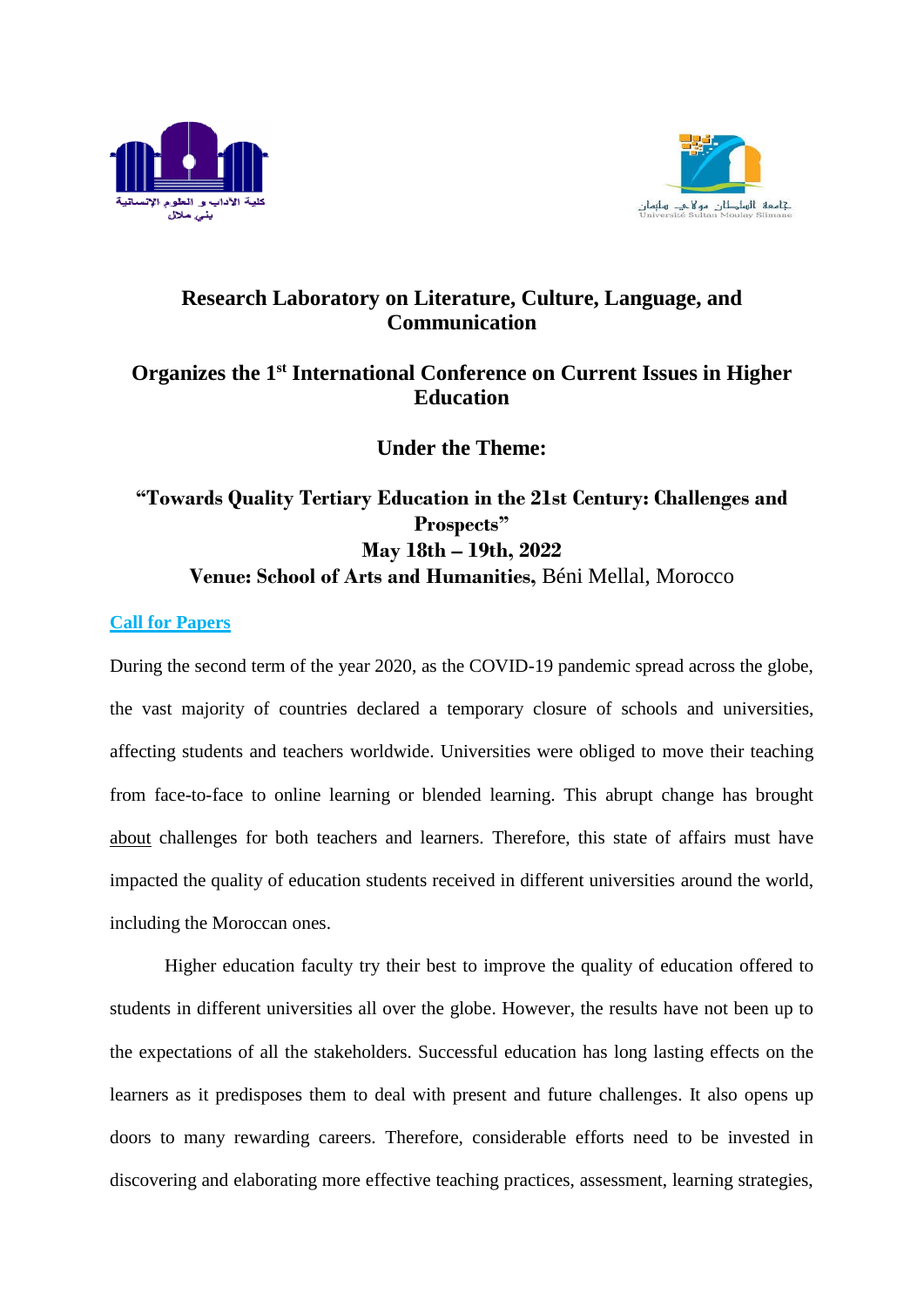learner empowerment, etc., that promote learning. Within this framework, this conference will highlight new advances, trends and research results in the field of higher education.

At the core of any discussion on 'quality tertiary education' is the assessment provided by researchers, education experts and policymakers; they contribute greatly to the discussion by providing input from various relevant perspectives. This conference, therefore, aims to bring experts in the education field to discuss new dynamics in 21st century, especially in the face of the many challenges the COVID-19 pandemic throws in our way. Applicants are encouraged to submit their proposals on a broad range of topics, including, but not limited to:

- $\overline{\phantom{a}}$  Educational innovation
- $\overline{\phantom{a}}$  Distance learning
- $\overline{\phantom{a}}$  Teaching experiences, pedagogy, practice & praxis
- $\overline{\text{4}}$  Assessment theories & methodologies
- $\downarrow$  Curriculum design & development
- $\ddot{\bullet}$  Teaching strategies and styles
- $\leftarrow$  Classroom techniques
- $\overline{\phantom{a}}$  Lifelong learning
- $\overline{\phantom{a}}$  Autonomous learning
- $\overline{\phantom{a}}$  Learning for sustainability
- $\overline{\phantom{a}}$  ICT and education
- $\ddot{\phantom{a}}$  Teaching the four skills
- $\ddot{\text{F}}$  Effective teaching practices
- $\ddot{\text{I}}$  Individual learner differences
- $\overline{\phantom{a}}$  Gender issues in language teaching
- $\overline{\phantom{a}}$  Educational leadership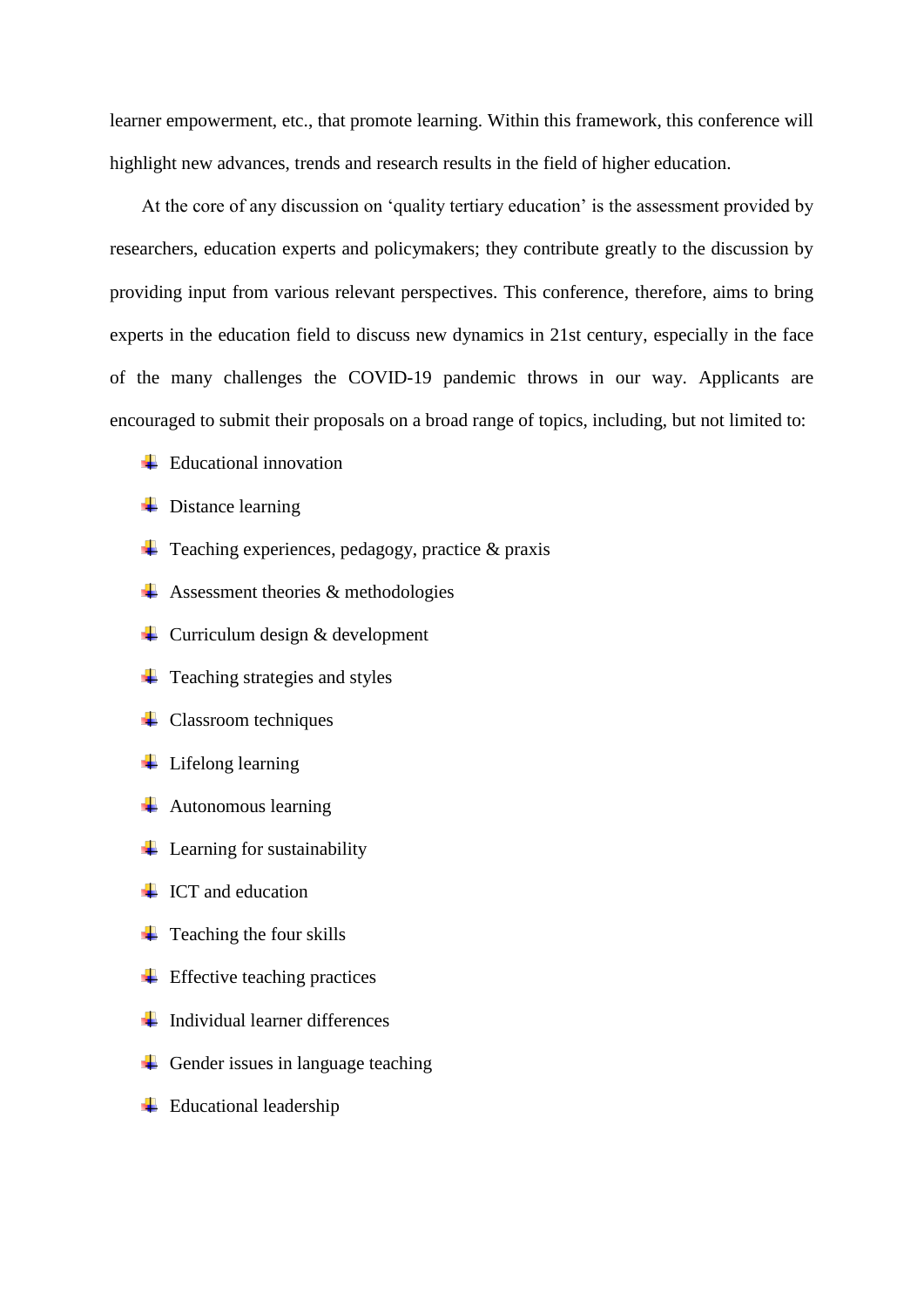#### **Guidelines**

Submissions are solicited for theme session presentations which should last for 20 minutes with 5-10 minutes for questions (a maximum of 30 minutes in total), and they should be in line with the following guidelines:

- $\checkmark$  Abstracts should be no more than 250 words and should NOT include the authors' names and should be submitted in English.
- $\checkmark$  The bio should not exceed 100 words.
- **Submissions** should be made online at: forms.gle/w7VjXGjteZsmfghN8
- $\checkmark$  Applicants selected for participation will be contacted in due time.
- $\checkmark$  Selected papers will be peer reviewed by the scientific committee and **published**.

#### **Working Language:**

 $\checkmark$  The working language of the conference is English

#### **Registration fees:**

- Faculty and independent researchers: 400 Dh
- Students: 200 Dh

**Conference venue:** School of Arts and Humanities, Avenue Ibn Khaldoun, B.P: 524, Beni

Mellal, Morocco

**Accommodation:** Information about suitable hotels will be made available in due time.

**Contact:** Conference Email: **[iche2020bm@gmail.com](mailto:iche2020bm@gmail.com)**

#### **Important Dates**

Abstract submission deadline: **March 1 st , 2022**

Notification of acceptance: **March 31st, 2022**

Full paper submission: **April 30st, 2022**

Conference date: **May 18th – 19th, 2022**